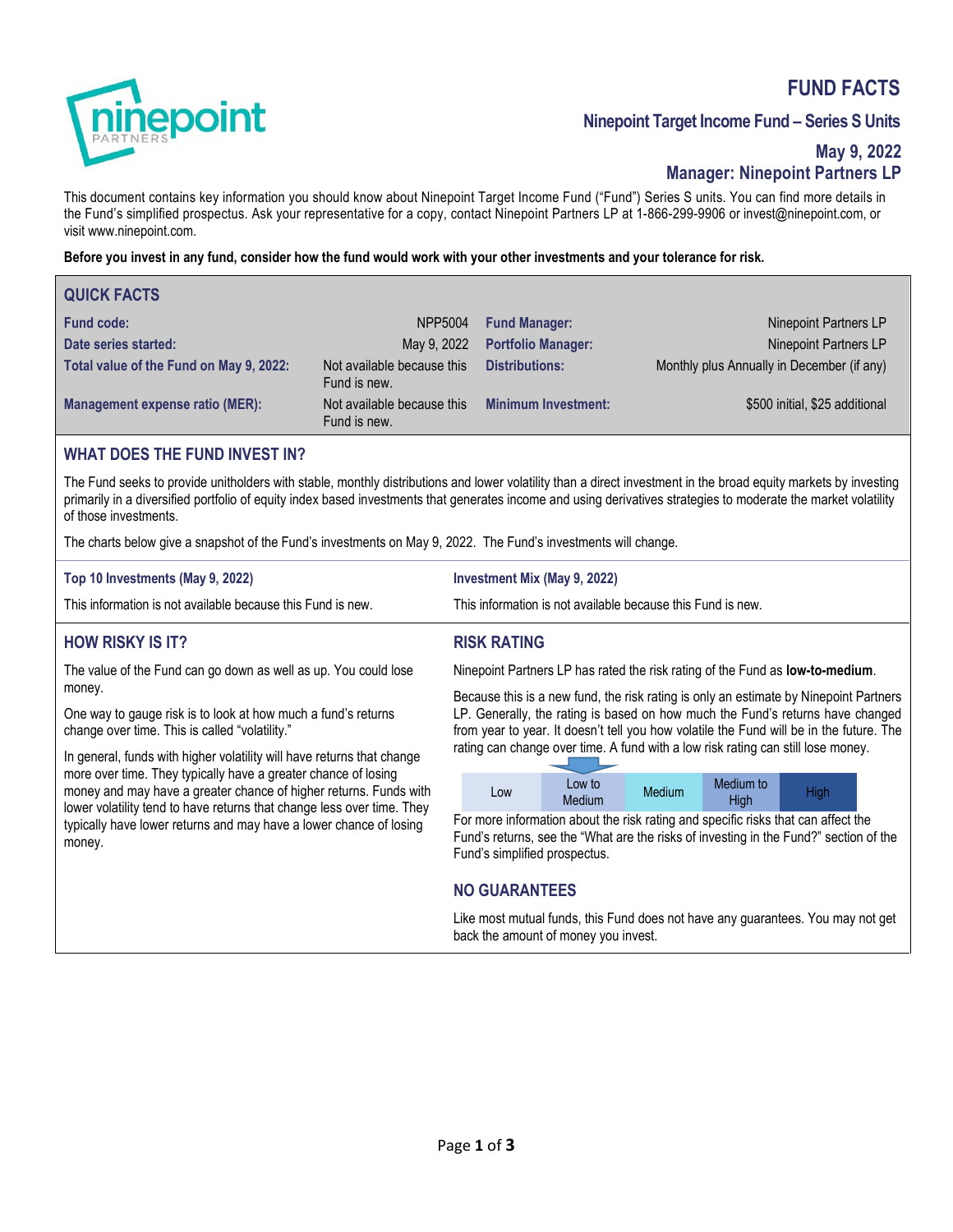### **HOW HAS THE FUND PERFORMED?**

This section tells you how Series S units of the Fund have performed since inception. Returns are after fund expenses have been deducted. These expenses reduce the Fund's returns.

#### **Year-by-year returns**

This information is not available because the Fund is new and has not been distributed under a simplified prospectus for a full calendar year.

#### **Best and worst 3-month returns**

This information is not available because the Fund is new and has not been distributed under a simplified prospectus for a full calendar year.

#### **Average return**

This information is not available because the Fund is new and has not been distributed under a simplified prospectus for 12 consecutive months.

| <b>WHO IS THIS FUND FOR?</b>                                                                                                                                                                                                                                                                                                    | A WORD ABOUT TAX                                                                                                                                                                                                                                                                                                                                                                                                                                                                                                                     |
|---------------------------------------------------------------------------------------------------------------------------------------------------------------------------------------------------------------------------------------------------------------------------------------------------------------------------------|--------------------------------------------------------------------------------------------------------------------------------------------------------------------------------------------------------------------------------------------------------------------------------------------------------------------------------------------------------------------------------------------------------------------------------------------------------------------------------------------------------------------------------------|
| The Fund is suitable for those investors seeking stable, monthly<br>distributions, lower volatility than a direct investment in the broad<br>equity markets, and exposure to a diversified portfolio of equity<br>index based investments. The Fund is suitable for investors with a<br>medium to long-term investment horizon. | In general, you'll have to pay income tax on any money you make on a fund. How<br>much you pay depends on the tax laws where you live, the type of earnings (i.e.,<br>income or capital gains), and whether or not you hold the Fund in a registered plan<br>such as a Registered Retirement Savings Plan or a Tax-Free Savings Account.<br>Keep in mind that if you hold your Fund in a non-registered account, fund<br>distributions are included in your taxable income, whether you get them in cash or<br>have them reinvested. |

### **HOW MUCH DOES IT COST?**

The following tables show the fees and expenses you could pay to buy, own and sell Series S units of the Fund. The fees and expenses – including any commissions – can vary among series of a fund and among funds. Higher commissions can influence representatives to recommend one investment over another. Ask about other series, funds and investments that may be suitable for you at a lower cost.

#### **1. Sales Charges**

You will be charged an initial sales charge when you buy Series S units of the Fund.

| Sales charge<br>option  | What you pay                             |                                            | <b>How it works</b>                                                                                                                                                                                                                                                   |
|-------------------------|------------------------------------------|--------------------------------------------|-----------------------------------------------------------------------------------------------------------------------------------------------------------------------------------------------------------------------------------------------------------------------|
|                         | in percent $(\%)$                        | in dollars $(\$)$                          |                                                                                                                                                                                                                                                                       |
| Initial sales<br>charge | 0% to 5.0% of the amount<br>you purchase | \$0 to \$50 for each \$1,000<br>investment | • The actual amount of the initial sales charge is to be negotiated<br>between you and your representative.<br>• The initial sales charge is deducted from the gross amount at<br>the time of purchase. It goes to your representative's firm as<br>sales commission. |

#### **2. Fund Expenses**

You don't pay these expenses directly. They affect you because they reduce the Fund's returns.

The Fund's expenses are made up of the management fee, operating expenses and trading costs. The series' annual management fee is 1.30% of the series' value. Because this series is new, operating expenses and trading costs are not yet available.

#### **More about the trailing commission**

The trailing commission is an ongoing commission. It is paid for as long as you own the Fund. It is for the services and/or advice that your representative and his or her firm provide to you.

Ninepoint Partners LP pays the trailing commission to your representative's firm. It is paid from the Fund's management fee and is based on the value of your investment. The rate is as follows:

| Sales charge option  | <b>Amount of trailing commission</b>                  |                                                |  |
|----------------------|-------------------------------------------------------|------------------------------------------------|--|
|                      | in percent $(\%)$                                     | in dollars (\$)                                |  |
| Initial sales charge | 0% to 1.00% of the value of your investment each year | \$0 to \$10.00 each year on every \$1,000 held |  |